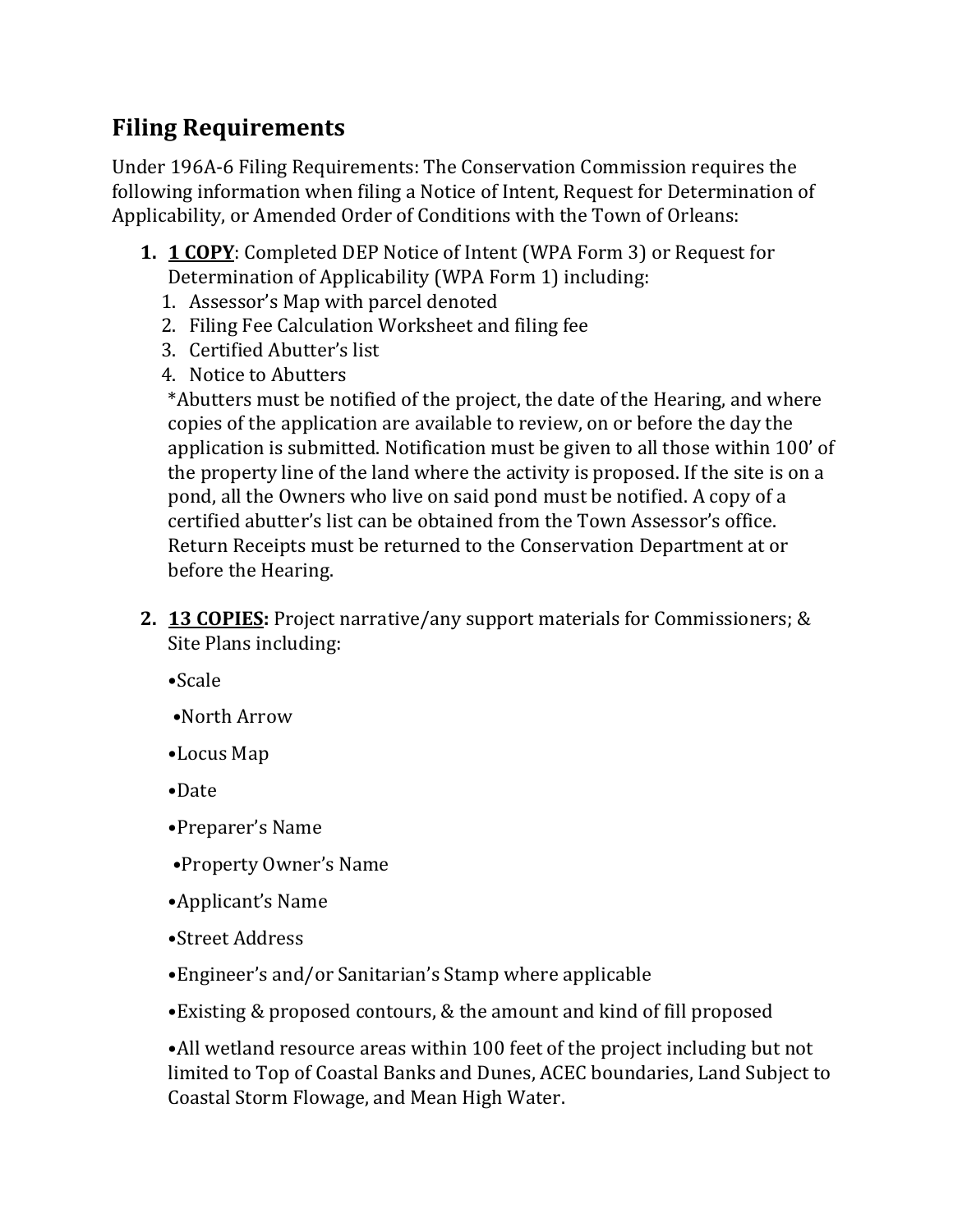- •The buffer zones from the edge of the resource boundaries where applicable
- •Limit of work location & method of temporary erosion control
- •Footprint of existing & proposed structures with overlays to show changes
- •Building or other construction plans to describe proposed work
- •Percentage increase/decrease of the square footage & cubic footage of a proposed addition or restructuring
- •Test hole data and septic system design.

Please Note: If your Application is not complete, it will not be accepted.

- **3. 1 Digital Copy:** Complete filing including WPA Form, maps, abutter documents and site plans
- **4. On Site Requirements:** After receipt of a completed Application the Commission and/or its Agent will schedule an On-Site for the subject property. The subject property is to be staked at the time the Application is submitted.

Stakes are to be flagged and/or marked for the following:

- Property boundary corners
- New structures or additions to existing structures at all corners, including decks and/or outbuildings
- Location of septic tank & leaching field
- Proposed limit of work
- Edge of resource area(s)
- Buffer zones to resource area(s)
- Wells within 100 feet of any proposed septic system.

## **5. Continuing an Application:**

• Applicants must request, in writing, to continue their application to a date certain. When a Continuance is requested, the applicant shall select a hearing date by which any revised materials will be available and submitted to the Conservation Dept. by 12pm Thursday before the